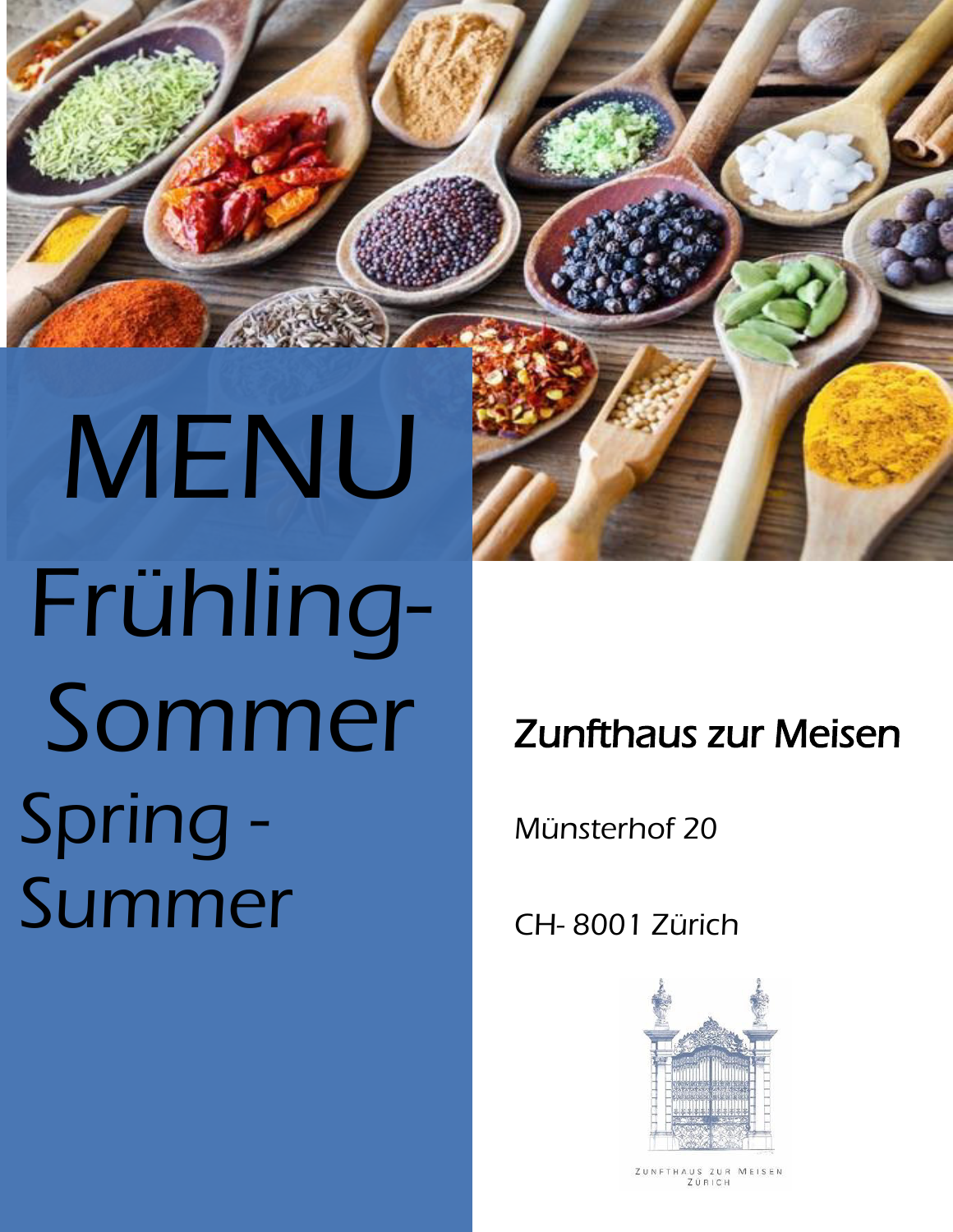# M e n u v o r s c h l ä g e Sommer 2022

Bei diesen Vorschlägen handelt es sich um eine Auswahl an möglichen Menus, welche auch als 3-Gang-Menü serviert werden können. Unser Küchenchef Herr Jürg Gabathuler berücksichtigt gerne Ihre individuellen kulinarischen Wünsche. Wir freuen uns, Ihnen bei Bedarf beratend zur Seite zu stehen.

## Menus spring and summer 2022

This is a selection of possible menus that we also offer as 3 course menus. Our Executive Chef, Mr Juerg Gabathuler is pleased to consider your individual wishes with the menu composition and also provides advice on your menu too.

## No. A CHF 67.00

Melonen Carpaccio mit Frischkäse-Quenelles  $\star\star\star$ Sautierte Rheintaler Maispoulardenbrust auf Tomaten- Basilikum Ragout Ribelmais Gnocchi \*\*\*

Rhabarber Sorbet mit Schokoladen Krokant

## Nr. B CHF 69.00

Kopfsalatherzen mit Himbeer-Vinaigrette \*\*\* Grillierte Lachstranche mit "Café de Paris" Petersilienkartoffeln Broccoli Timbale

Melon carpaccio with cream cheese quenelle \*\*\*

Pan fried corn fed chicken from Rhine valley on ragout of tomatoes and basil "Ribelmais" gnocchi \*\*\*

Rhubarb sorbet with chocolate brittle

Lettuce hearts with raspberry vinaigrette \*\*\*Grilled salmon with "Cafe de Paris" Parsley potatoes Broccoli timbale \*\*\*Lime curd mousse

## Nr. C CHF 74.00

Limetten – Quark Mousse

\*\*\*

Kresseschaumsuppe mit Ochsenschwanzwürfel \*\*\* Kalbsschnitzel mit Zitronensauce Tagliolini mit schwarzen Oliven Ratatouille \*\*\* Erdbeermousse mit Mini-Meringues

Cress soup with an oxtail cubes \*\*\*

Veal escalope with lemon sauce Brown butter reduction Tagliolini with black olives, Ratatouille \*\*\*

Strawberry mousse with mini meringues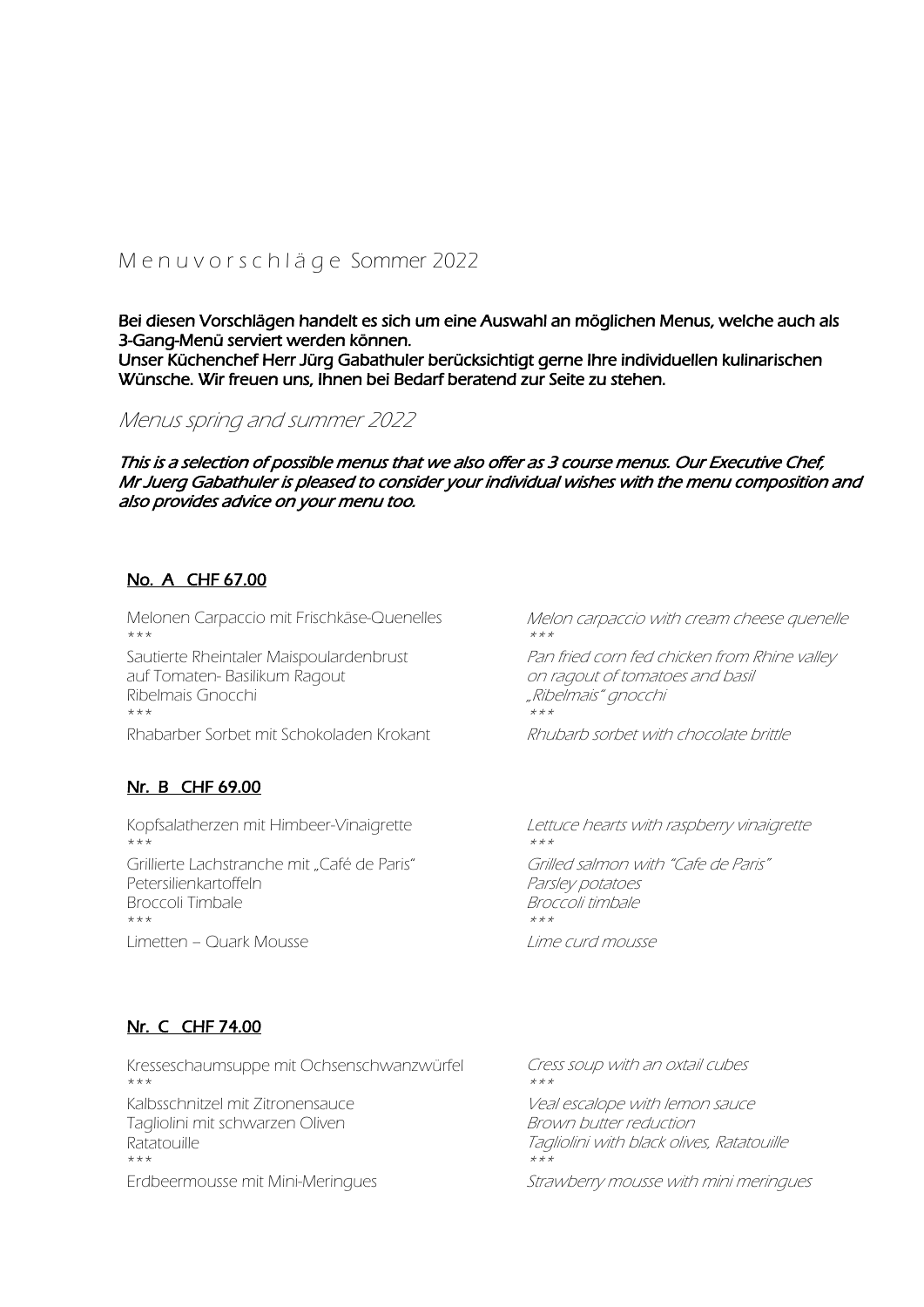## Nr. D CHF 74.00

Trilogie von Süsswasserfischen Salatbouquet \*\*\* Schweizer Lammhüftchen an Portweinjus Schalotten Tarte Tatin Kleine Sommergemüse \*\*\* Ananas-Thaibasilikum Suppe mit Joghurt Glacé

Nr. E CHF 76.00

Orientalischer Auberginensalat mit Harissa \*\*\* Blankett vom Oberländer Kalb Bürgerliche Art Safran Fettuccine \*\*\* Charlotte Royale mit Pfirsich

## Nr. F CHF 76.00

Fein geschnittene San-Marzano-Tomaten mit mariniertem Büffel-Mozzarella \*\*\* Duo vom Kaninchen Provenzalisches Kartoffelpüree \*\*\* Erdbeerfächer mit Sauerrahm Glacé

Nr. G CHF 78.00

Kalbstatar auf Kartoffel-Gurken Salat

\*\*\* Sautiertes Zanderfilet in Sesammantel Limetten-Risotto Blattspinat und Bundkarotten \*\*\* Aprikosen Jalousie mit Vanille-Lavendel Sauce

Trilogy of freshwater fishes on salad bouquet  $\star\star\star$ Swiss lamb hip with port wine reduction Shallots tarte tatin Small summer vegetables \*\*\*

Pineapple-Thai basil soup with yoghurt ice cream

Oriental eggplant salad with harissa \*\*\*White ragout of Swiss veal Bourgeois style Saffron fettuccine \*\*\*Charlotte Royale with peaches

Sliced San Marzano tomatoes with marinated buffalo mozzarella \*\*\*Duo of rabbit Mashed potatoes Provence style \*\*\*Strawberry fan with sour-cream ice cream

Veal tartare on potato cucumber salad \*\*\*Fried pike-perch fillet with sesame Lime risotto Leaf spinach and bunched carrots \*\*\*Apricot jalousie with vanilla and lavender sauce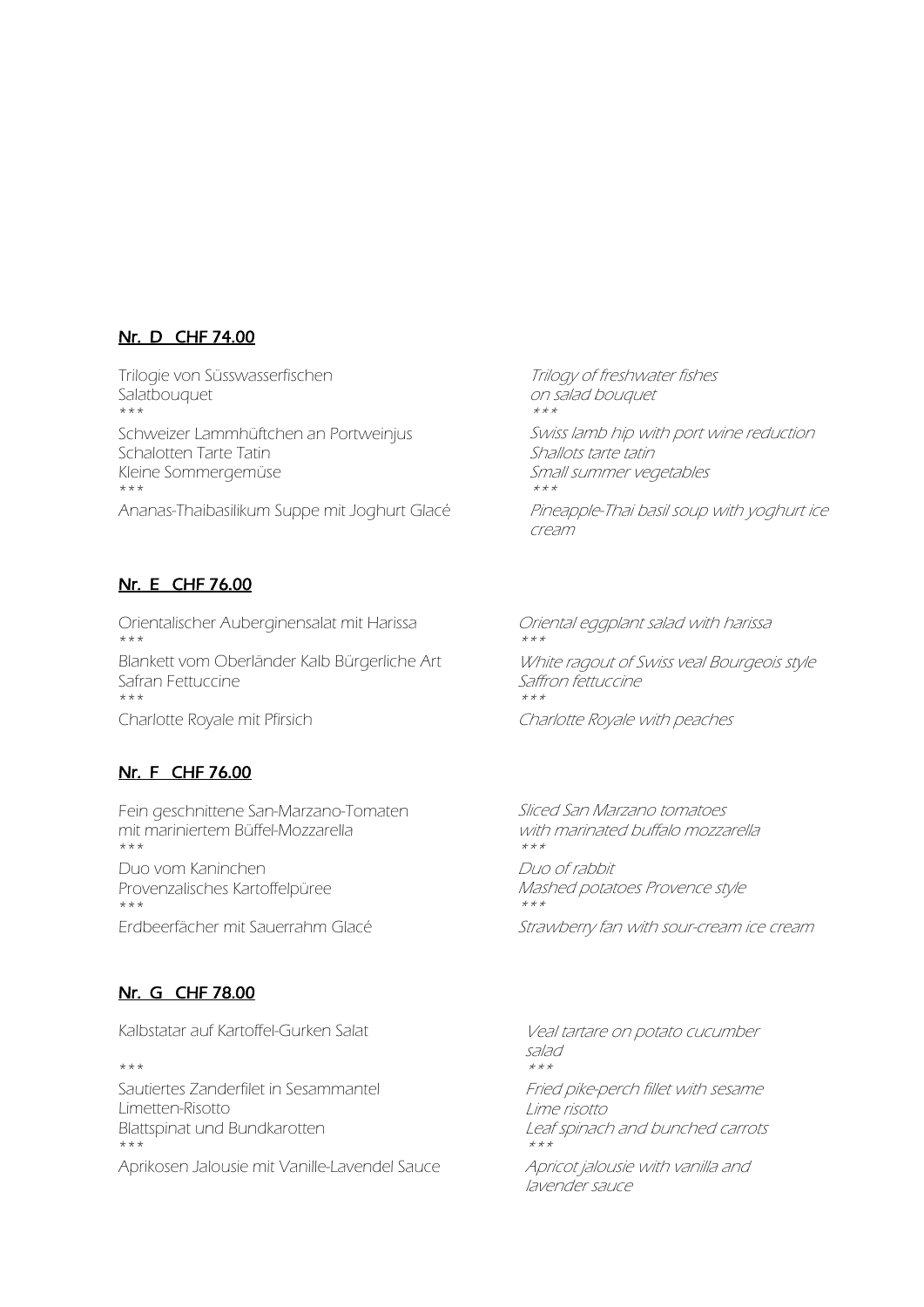#### Nr. H CHF 81.00

Paprikaschaumsuppe mit Crottin Toast \*\*\* Crépinettes vom Lamm mit Steinpilzen und Parmaschinken Kartoffelgratin Cimone (Roter Blumenkohl) \*\*\* Quark Crêpe mit Früchten

Sweet pepper soup with crottin toast \*\*\* Crépinettes of lamb with cep mushrooms and Parma ham Potato gratin Cimone (red cauliflower) \*\*\* Curd crepe with fruits

#### Nr. J CHF 88.00

Graved Lax mit Apfelsalat \*\*\* Doppelte Kraftbrühe "Royale"  $***$ Cherry Valley Entenbrust an Zwetschgensauce Lorette Kartoffeln Glasierte Zuckererbsen \*\*\* Profiteroles mit Zitronencreme

Graved Lax" with apple salad  $\star\star\star$ Double consomme "Royale" \*\*\*Cherry Valley duck breast with plum sauce Lorette potatoes Glazed sugar peas \*\*\*Lemon-filled profiterole

## Nr. I CHF 89.00

Avocado-Tatar mit Rucola Crêpe \*\*\* Kalbsfiletwürfel auf Wiener Paprikasauce **Tagliolini** Grüner Spargel \*\*\* Tonkabohnen Crème-Brûlée

Avocado tartare with rocket crepe \*\*\*Veal filet cubes on sweet-pepper sauce Tagliolini and green asparagus  $**\star$ Crème-Brûlée with tonka beans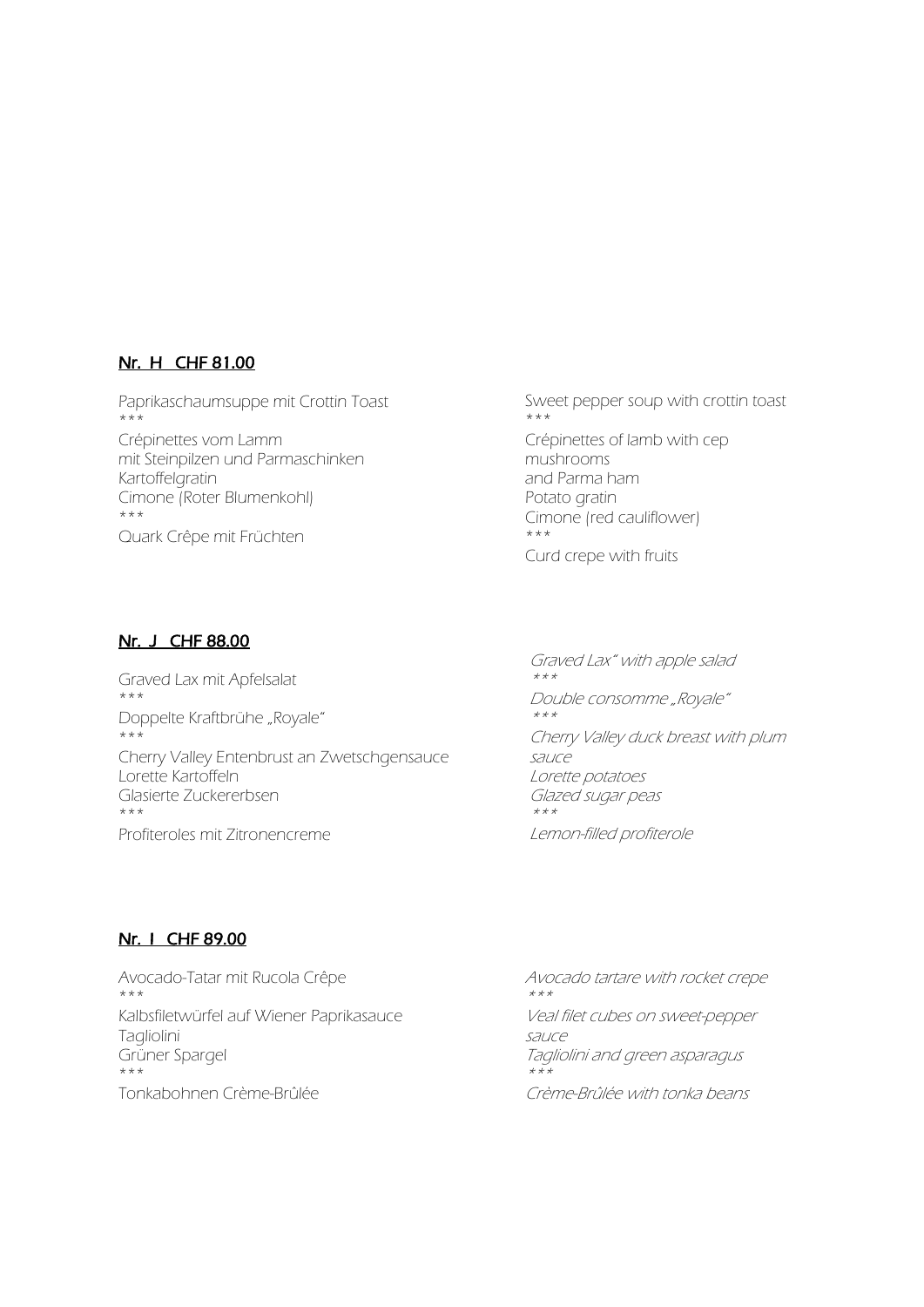## Nr. K CHF. 110.00

Klare Zucchetti Suppe mit Provolone Croutons \*\*\*

Jakobsmuscheln vom Grill auf Blumenkohlcrème \*\*\*

Rindsfilet Medaillon mit Bordelaiser Kruste Schupfnudeln mit Mohn Konfierte San Marzano Tomaten \*\*\*

Kalter Zürcher-Weissweinschaum mit Williamsbirnen

Clear zucchini soup with provolone croutons  $\star\star\star$ Grilled scallops on cauliflower cream \*\*\*Beef fillet medallion with Bordelaise crust "Schupfnudeln" with poppy seeds San Marzano tomato confit \*\*\*Cold sabayon with white wine from Zurich Williams pears

## No. L CHF 119.00

Variation vom Thunfisch mit seinen Garnituren \*\*\* Shiitake Consommé Royale \*\*\* Kalbsfilet am Stück gebraten Kräuterschaumsauce Kartoffelperlen Gemüsebouquet \*\*\* Weisses Schokoladen Mousse mit Passionsfrüchten

Variation of tuna with its trimmings  $* * *$ Shiitake consommé "Royal" \*\*\*

Entire roasted fillet of veal Herb cream sauce Potato pearls Vegetable bouquet \*\*\*

White chocolate mousse with passion fruits

Sämtliche Gerichte inkl. Pâtisserie werden mit Ausnahme von Brotwaren mit viel Liebe und Tradition von Hrn. Jürg Gabathuler und seinem Team in der hauseigenen Küche frisch zubereitet

All dishes including pâtisserie, with the exception of bread products, are freshly prepared in the in-house kitchen with love and tradition by Mr. Jürg Gabathuler and his team..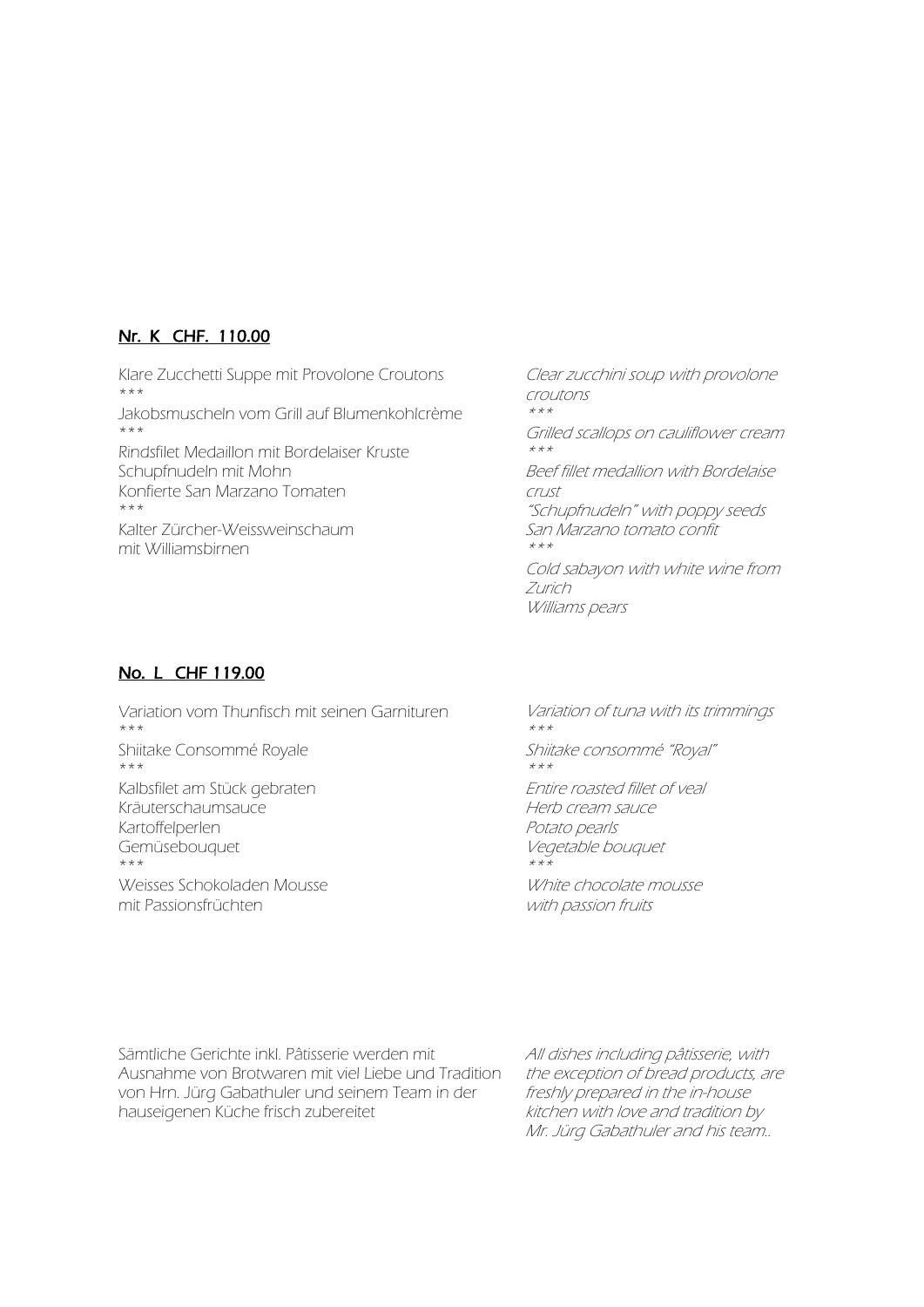#### Nr. 01 3- Gang CHF. 68.00

Artischockensalat mit Kirschtomaten Oliven-Focaccia \*\*\* Kalbszunge mit weisser Kapernsauce Safrankartoffeln Junger Blattspinat \*\*\* Französische Blätterteigschnitte mit Aprikosen Erdbeersorbet

## Nr. 02 3- Gang CHF. 69.00

Grapefruitfilets mit Hüttenkäse und Sommersalaten  $***$ Vol-au-vent gefüllt mit Blankett von Poulardenbrust und Kalbsmilken Gemüsegarnitur \*\*\* Lavendel-Honig Crème brûlée

# Menu Klassiker **Classical menus**

Artichoke salad with cherry tomatoes Focaccia with olives \*\*\*

Veal tongue with capers sauce Saffron potatoes Young leaf spinach \*\*\*

Slice of French puff pastry with apricots Strawberry sorbet

> Grapefruit fillets with cottage cheese and summer salads  $\star\star\star$

Vol au vent filled with poulard breast blanquette and sweetbread Market vegetable \*\*\*Lavender honey burnt cream

## Nr. 03 3- Gang CHF. 72.00

Zucchetti Crèmesuppe mit Parmesan-Croûtons \*\*\* Am Stück gebratenes Bierschweinfilet auf Krautstiel Kartoffelgaletten \*\*\* Vanille-Caramel Eissymphonie mit Schokoladenwürfel

Courgette soup with parmesan croutons  $\star\star\star$ 

Roasted fillet of beer pork on Swiss chard Potato galettes \*\*\*

Vanilla and caramel ice symphony with chocolate cube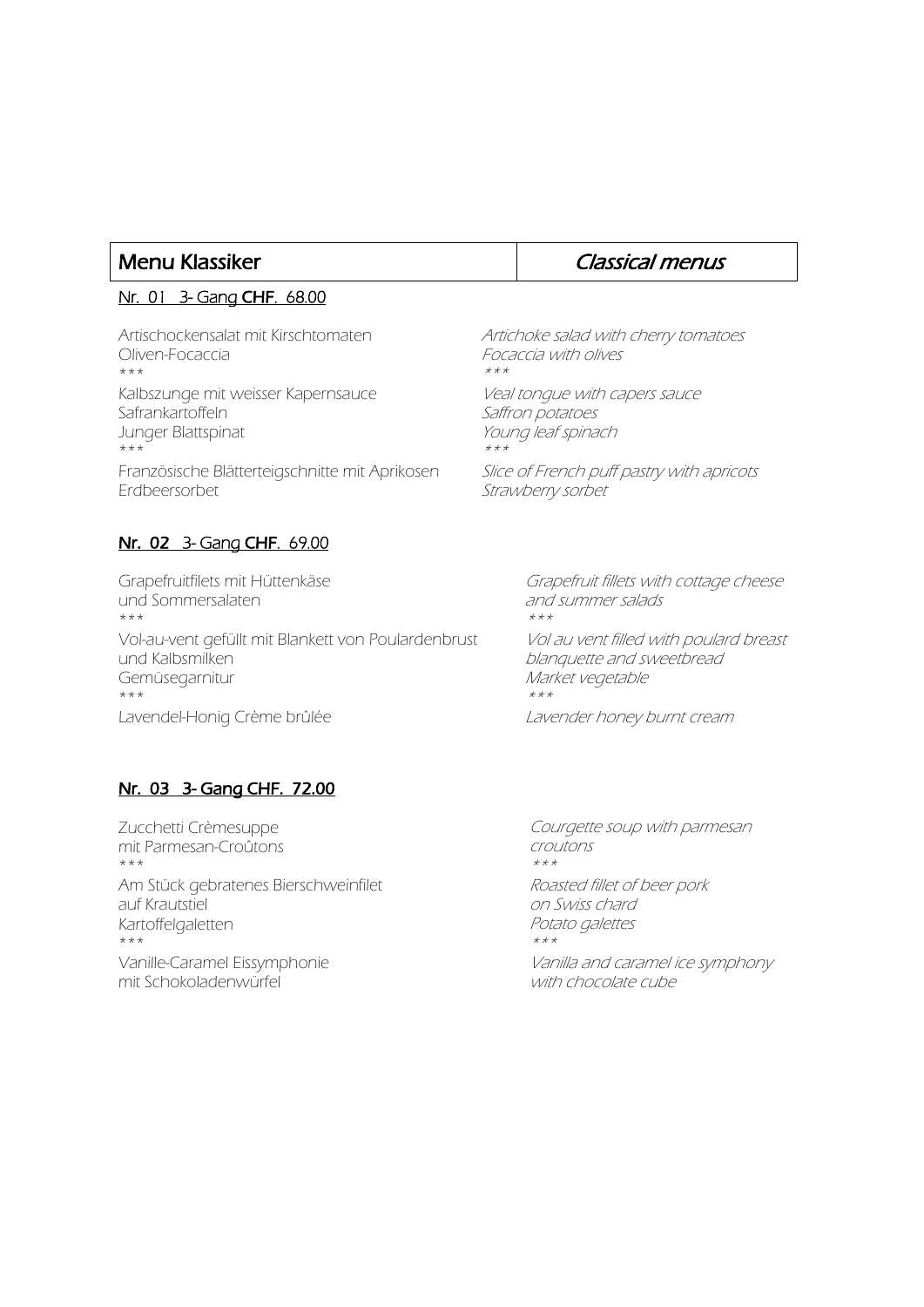## Nr. 04 3- Gang CHF. 79.00

Consommé mit Gemüseeinlage Kräuterblätterteigstange \*\*\* Geschnetzeltes Kalbfleisch "Zürcher Art" \*\* (Rahmsauce mit Champignons) Hausgemachte Butter-Rösti \*\*\* Saisonale Tarte Tatin

Consommé with vegetables brunoise With puff-pastry \*\*\*

Sliced veal "Zurich style" \*\* (with mushroom cream sauce) Home made "Roesti" potatoes \*\*\*

Seasonal Tarte Tatin

## Nr. 05 3- Gang CHF. 79.00

Sautiertes Zanderfilet mit Kartoffel-Kresse-Salat Trüffeldressing \*\*\* Lamm Saltimbocca Madeira Sauce Polenta Gefüllte Tomate \*\*\* Ananassorbet auf Bananen-Walnuss-Biskuit

## Nr. 06 3- Gang CHF. 81.00

Sesam Blinis mit Tatar von geräucherter Forelle Salatbouquet \*\*\* Rindshuft-Roulade mit Serrano-Schinken und Basilikum Gnocchi Peperonata  $***$ Zitronenparfait mit Schokoladentürmchen

Fried fillets of pike perch with potato and cress salad Truffle dressing  $* * *$ 

Lamb saltimbocca on Madeira sauce Polenta Stuffed tomato \*\*\*

Pineapple sorbet on banana-walnut sponge

Sesame blinis with tartare of smoked trout Salad bouquet \*\*\*Beef roulade filled with Serrano ham and basil served on peperonata Gnocchi \*\*\*Lemon parfait with a small chocolate tower

\*\* Plattenservice

\*\* Served on Silver-Service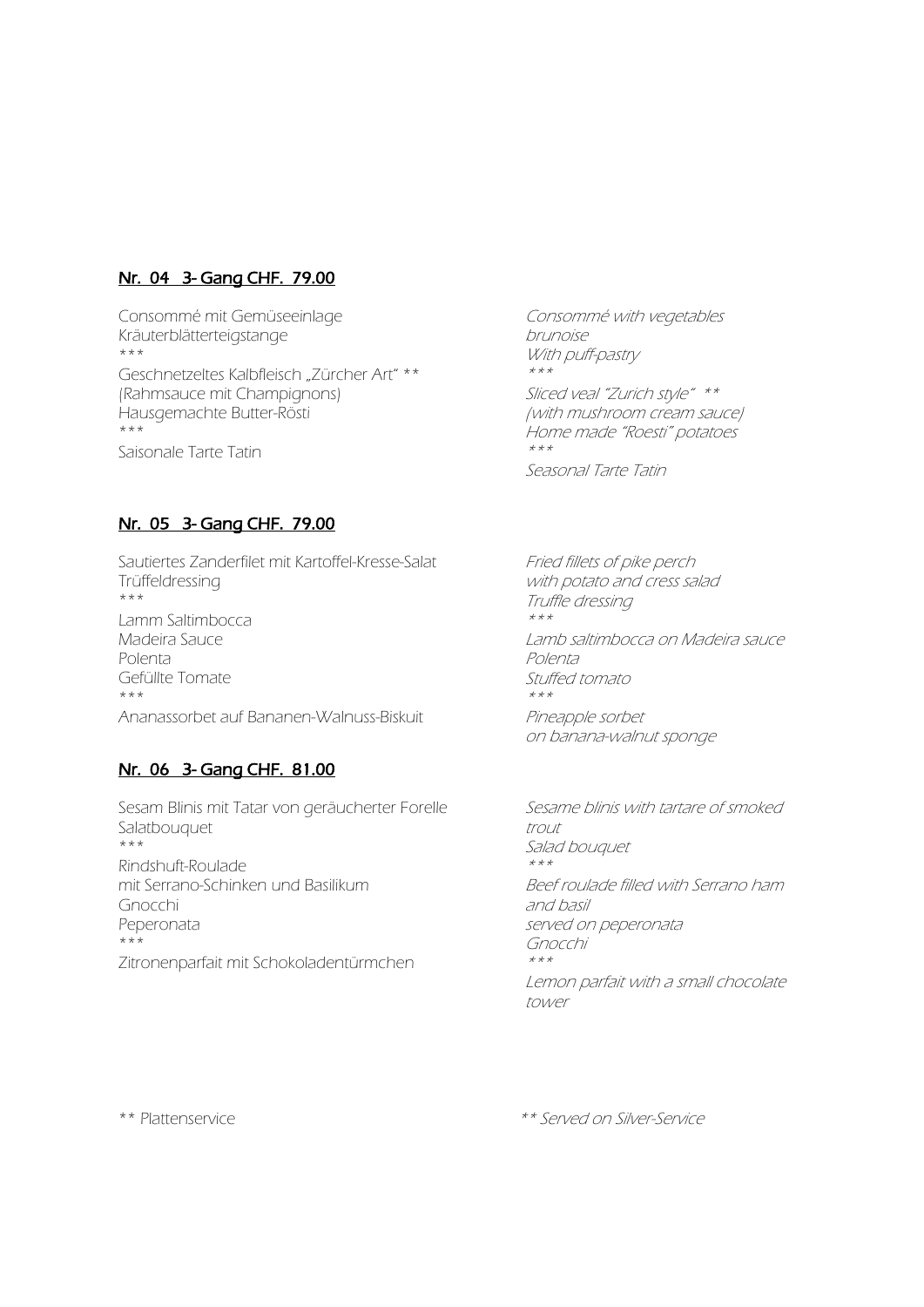## Nr. 07 3- Gang CHF. 85.00

Paprika-Timbale auf Grillgemüse \*\*\* Pochierter Steinbutt mit Lachsmousse auf Meerbohnen Champagnersauce Dillkartoffeln \*\*\* Erdbeer-Tempura mit Kokos-Schoko Glacé

## Nr. 08 3- Gang CHF. 93.00

Marinierte Kaltwasser Crevetten mit Avocado In Dill Crêpe \*\*\* Kalbssteak mit Tomaten Concassée und Parmesan Kruste Tagliatelle mit Salbei \*\*\* Soufflé Glacé Grand Marnier

Nr. 09 4- Gang CHF. 101.00

Zürisee Zander-Terrine \*\*\* Wollishofer Knödelsuppe \*\*\* Kalbskarreebraten "Zunftmeisterart" \*\* Roggenknöpfli Frisches Marktgemüse \*\*\* Gebrannte Creme mit Haselnuss Krokant Sweet pepper timbale on grilled vegetables \*\*\*Poached turbot with salmon mousse

on sea beans and champagne sauce Dill potatoes \*\*\*

Strawberry tempura with coconut-chocolate ice cream

Marinated cold-water shrimps with avocado in dill crepe \*\*\*

Veal steak with diced tomatoes and parmesan crust Tagliatelle with sage \*\*\*Ice cream soufflé with Grand Marnier

Terrine of pike-perch from Lake Zurich \*\*\*Dumpling soup Zurich Wollishofen style \*\*\*Veal loin roast "Guildmaster" style \*\* Rye spaetzle Fresh marked vegetables \*\*\*Burnt cream with hazelnut brittle

\*\* Plattenservice

\*\* Served on Silver-Service